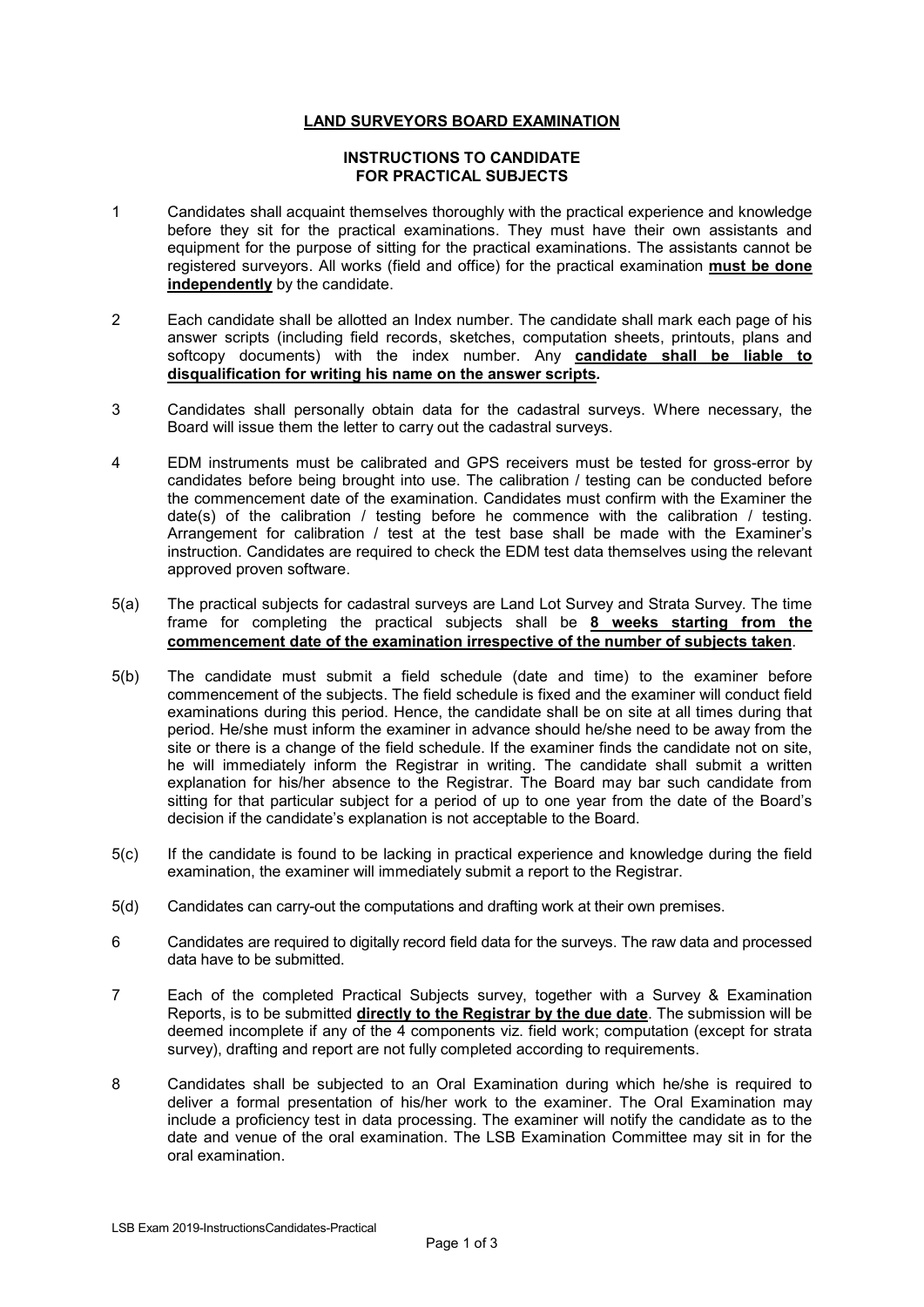9 The passing mark is 60% for each subject. The marking scheme is as follows:

| a. Field work:         | 40 %   |
|------------------------|--------|
| b. Office Processing:  | 40 %   |
| c. Examination Report: | $10\%$ |
| d. Oral Examination:   | $10\%$ |
| Total⊤                 | 100 %  |

- 10 For Land Lot Survey:
	- (a) The candidate shall plant and carry out GPS survey of at least one new ISN marker. He must occupy or connect his traverse to the new ISN markers and at least one of the new ISN markers must be accepted and used in the computation.
	- (b) Verification or refinement of lot boundary coordinates shall be carried out before adoption. The relevant LandXML file shall be submitted to the Registrar. No results will be returned to candidates and the schema checking procedure laid out in 13(d) will not be applied here.
	- (c) The Examination Report shall include the "Checklist for Job Submission" forms. (See Annexe A)
	- (d) The candidate shall prepare a subdivision plan [similar to submission to URA under the Planning Act (Chap 232)] for the land lots under survey.
	- (e) Any other relevant letter/forms/documents necessary for the submission.
- 11 For Strata Survey:
	- (a) The survey plan shall follow the STP format.
	- (b) The candidate shall carry out a verification survey of the land lot where the building is subdivided into separate strata lots.
	- (c) The Examination Report shall include the "Checklist for Job Submission" forms. (See Annexes A and B)
	- (d) The candidate shall prepare a strata subdivision plan [similar to submission to URA under the Planning Act (Chap 232)] for the strata lots under survey.
	- (e) The candidate shall prepare the schedule of strata units for share value acceptance by the Commissioner of Buildings.
	- (f) Any other relevant letter/forms/documents necessary for the submission.
	- (g) The mark allocations shall be in the ration of 70:30 for Strata Survey and Verification Survey respectively.
- 12 The Practical Subjects survey must comply with the prevailing Land Surveyors Rules, Boundaries and Survey Maps Act and BSM (Conduct of Cadastral Surveys) Rules governing the conduct of cadastral surveys and conform to the LSB Circulars, CS Circulars, Guidelines and Specifications for GPS Surveys of ISN markers, latest CS Directive on Cadastral Survey Practices, Instructions to Candidate for Practical Subjects, any instructions given by the Examiner during the period of the examination, and the established procedures and practices in use at the time of examination.
- 13 The survey and submission for the Practical Subjects shall follow closely to the requirements of the current cadastral practices.